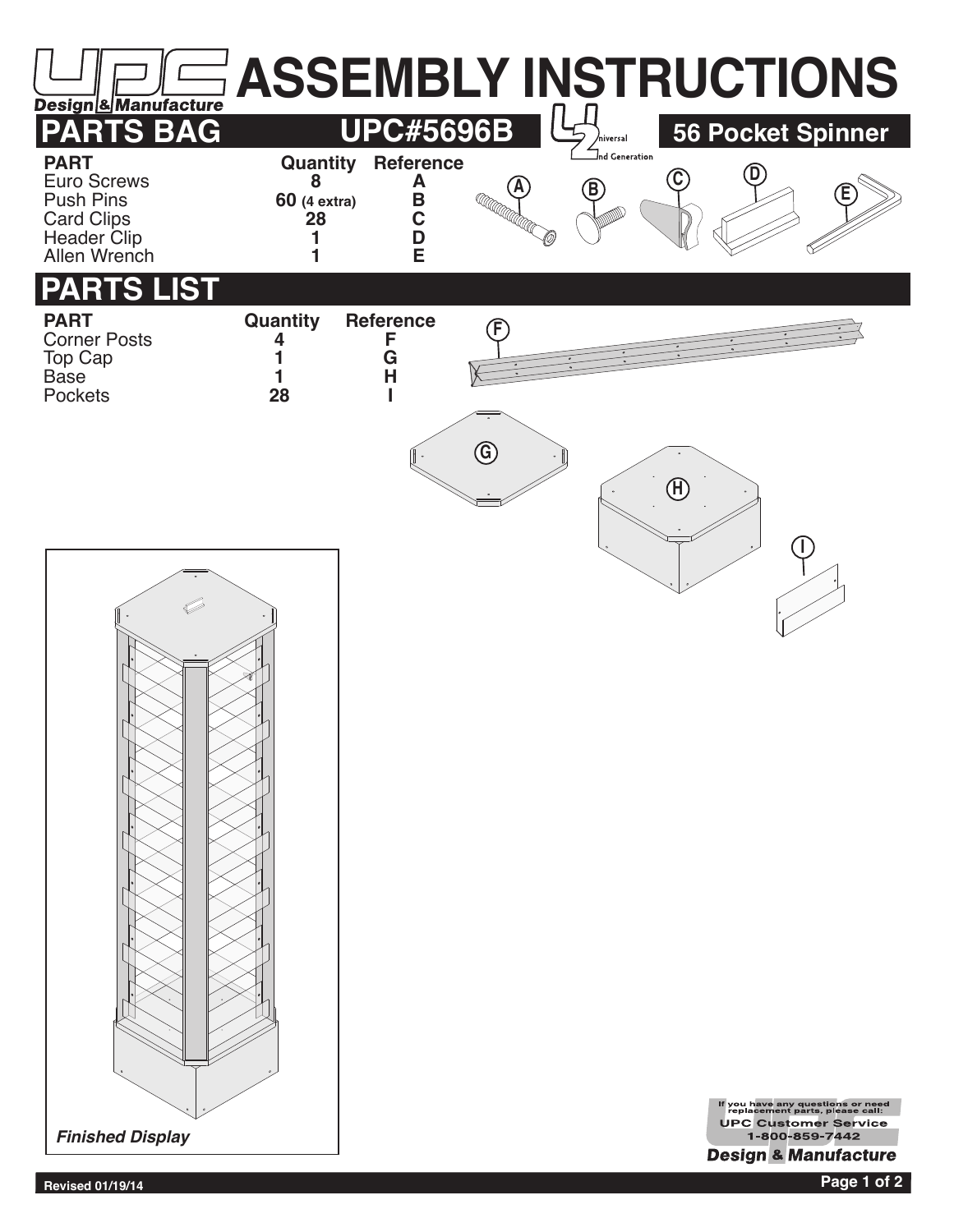**1**

Identify Top and Bottom of **(4) Corner Posts (F). NOTE: Holes are further from the top than the bottom. F Top 51/4"**  $\phi$ **2** Attach (4) **Corner Posts (F)** to the **Base (H)** using (4) *NOTE: There is an* **Euro Screws (A)**, *as shown. extra hole close to Top must be up, bottom down. the bottom end.* **F**  $\mathcal{O}$ **33/8" Bottom**  $\emptyset$ **NOTE: Make sure to install Screw into <sup>H</sup> <sup>A</sup> round hole in Corner Posts.**